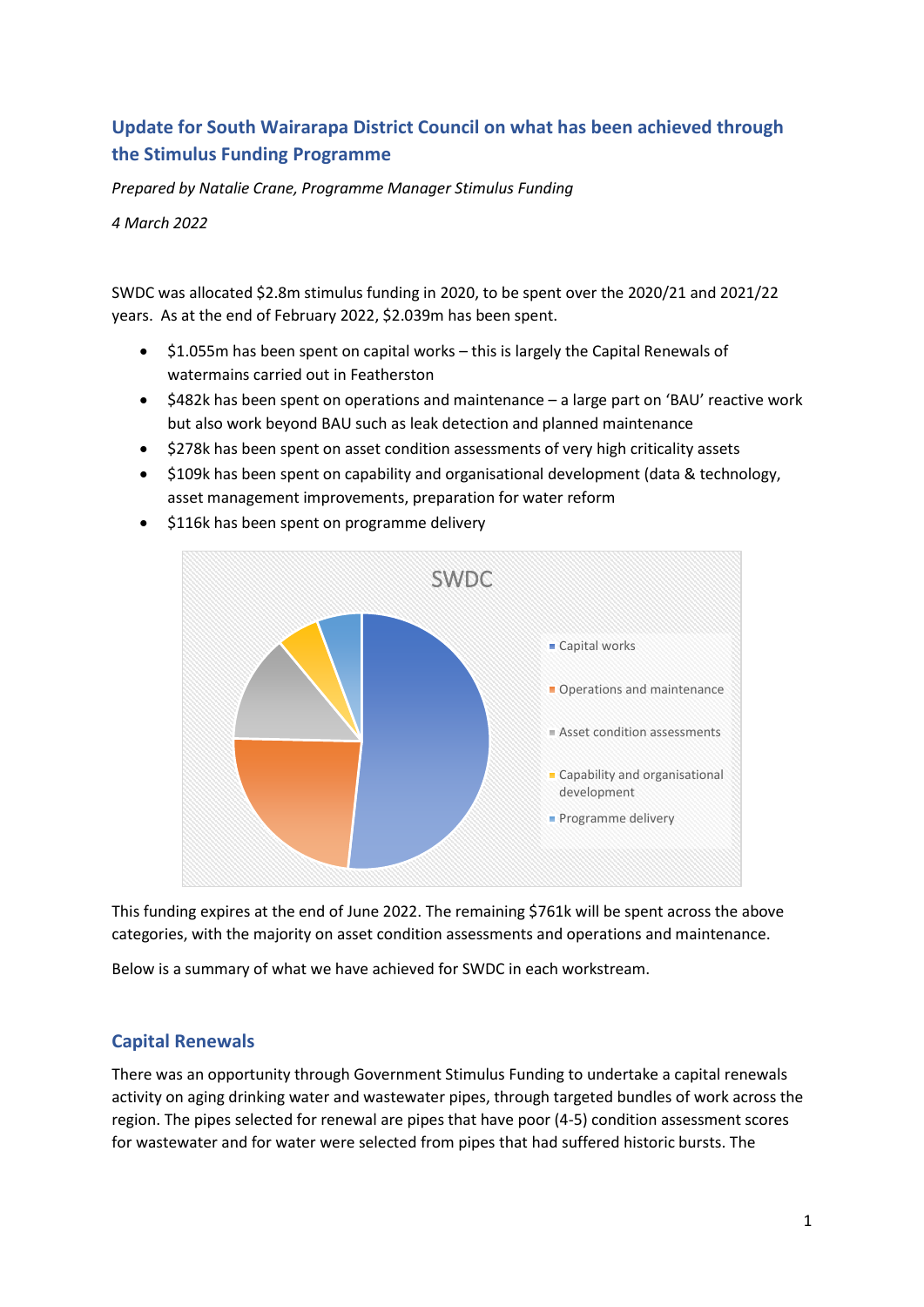wastewater renewals have also targeted areas where there is a known impact on the environmental water quality.

To deliver the work efficiently and effectively the team trialled moving away from a project development model to an outcome development model with a fast-tracked prioritisation process. This involved providing a high-level problem statement, clear outcomes, and performance measure(s) of success. Integrated delivery teams made up of our contractor and consultant panels selected and developing bundles in liaison with COG and NET representatives. Due to the timing constraints of the Stimulus Funding the programme focused on low-risk renewals where engineering standards were readily available. The design information provided to contractors was minimised where possible, providing only overview or simplified plans. We have also used the programme to begin consolidating Wellington Water's library of standard design details and specifications, to save time in future design phases.

The construction of watermain renewals in Fox Street in Featherston commenced as scheduled in September 2021. To date 302m of 63ODPE watermain and 421m of 180ODPE watermain has been completed and this has now been connected to the existing network. During regular QA some defects in the construction have been identified and the team has worked with the contractor, this was successful and final reinstatement will take place in early March with all site works complete by 4 March 2022.

#### Benefits

- The forecast kilometres of pipe laid has exceeded the programme target.
- The cost per metre is less than the Wellington Water baseline cost.
- The consultant fee percentage is less than 10%, BAU delivery is around 13.5%. The reduction in consultancy fee percentage, as well as increasing the budget available for construction of assets, frees up engineering resources to focus on more complex works.
- The use of trenchless technology has exceeded the BAU baseline. Trenchless technology significantly reduces the impact on the community during construction and reduces carbon use in the build. Trenchless technology can also reduce the construction programme and health & safety risks associated with heavy machinery movements and open excavations.
- The approach to delivery developed as part of this programme is adaptable and is planned to be used to deliver the six-year rolling programme incorporating more complex renewals and the potential for coordination with other utilities.
- This programme has resulted in improved collaboration and relationships between consultants and contractors as well as an increasing appreciation and understanding for each other's roles in delivery. The team approach has enabled a right person – right job mentality and given joint ownership for delivery to the consultants and contractors.

# **Asset Condition Assessments**

Asset condition information is critical to planning and prioritisation of maintenance and renewal activity. Stimulus funding gave councils the opportunity to significantly increase their investment into understanding of the health of Very High criticality assets across the region, as well as what measures are required to ensure they continue to maintain service to the community.

• Physical assessment of five SWDC reservoirs has been completed with the remaining two at the Waiohine WTP to be assessed in the coming months (Covid permitting). The reservoir conditions are generally average from a structural perspective - there are however contamination vulnerabilities that need to be addressed and these are being placed in the forward works programme as a matter of priority.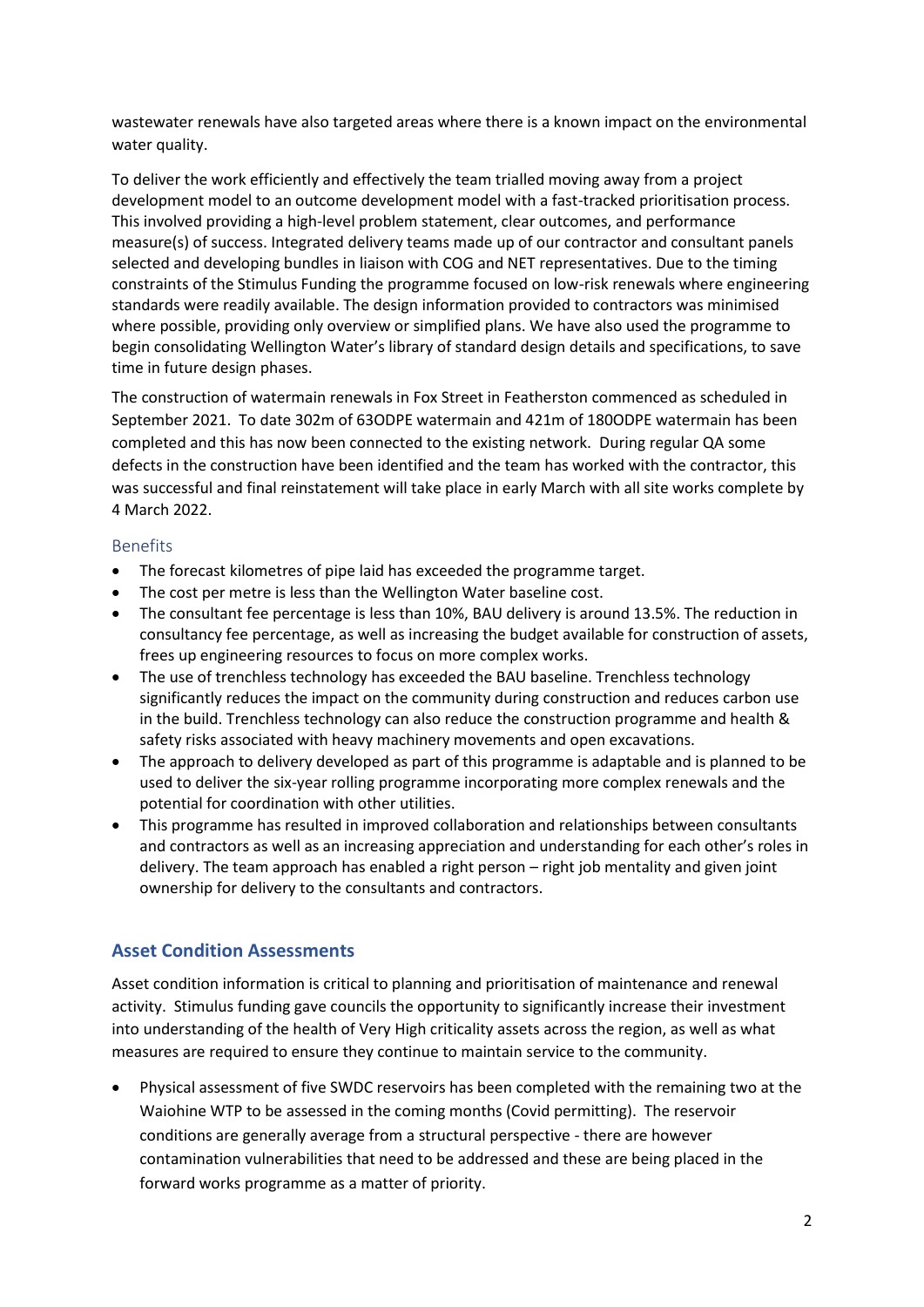- Physical inspection of the water treatment plant assets remains at 85% complete and planning is underway to assess the 15% of water treatment plant assets that could not be inspected due to, for example, difficulty of access, and/or the need for planned shutdowns etc. Some work has been undertaken planning for the balance of the asset assessments but this has been delayed until after the busy summer water demand period. Covid is now also having an impact on access to the WTPs. There is a risk that the remaining WTP assets may not be able to be complete by the end of the stimulus funding period.
- There remain challenges in accessing the potable water pressure mains for assessment for a number of reasons and alternative technologies (ePulse testing) are being progressed as workarounds. The SWDC VHCA pressure pipelines are expected to be a challenge to complete assessments by June 2022, and whatever works remain uncompleted at this point will be put into the forward works programme however future assessments will be constrained by historically limited opex budgets. Plans are underway to assess the condition of the leaking water pipe crossing the Tauherenikau River during its repair.
- The physical inspections have so far confirmed the desktop assessment findings.
- There are some assets (e.g. wooden reservoirs) that are not part of the VHCA assessment programme because we have enough evidence to confirm that they should be programmed for replacement as soon as possible.
- We have begun work on incorporating the VHCA findings into the LTP capex programme. Funding availability and industry capacity will likely be constraints on how quickly the poorer condition assets can be remediated, but the new information about their state and what we've learnt from the data gathered to date helps in the condition assessment prioritisation process.

#### **Next steps**

- Condition assessment scores will help to prioritise repairs and replacements within the forward work programme.
- An ongoing programme of condition assessments is being established, funded by LTP opex. This will continue to work through the very high criticality assets, then progressively work through the high and eventually less critical assets.
- There is a strong case to support increased condition assessment as, on one hand, the condition data can support stretching the life of an older asset in good condition past what would be its expected life and, on the other hand, the data supports early invention to avoid costly and high profile unexpected/premature failures.

#### **Maintenance**

The additional Stimulus funding for maintenance has allowed WWL to absorb the increasing number of faults and increasing costs of responding to them in the 2020/21 and 2021/22 financial years.

In addition to reactive maintenance, there has been a focus on building our capability: Incident response and management; Planned maintenance; Minor Reactive Capex renewals.

The purchase of capital equipment is a critical component in helping build our response capability and becoming less reliant on external contractors to supply some of the more basic response equipment. Emergency pumps to help manage stormwater events for vulnerable residents and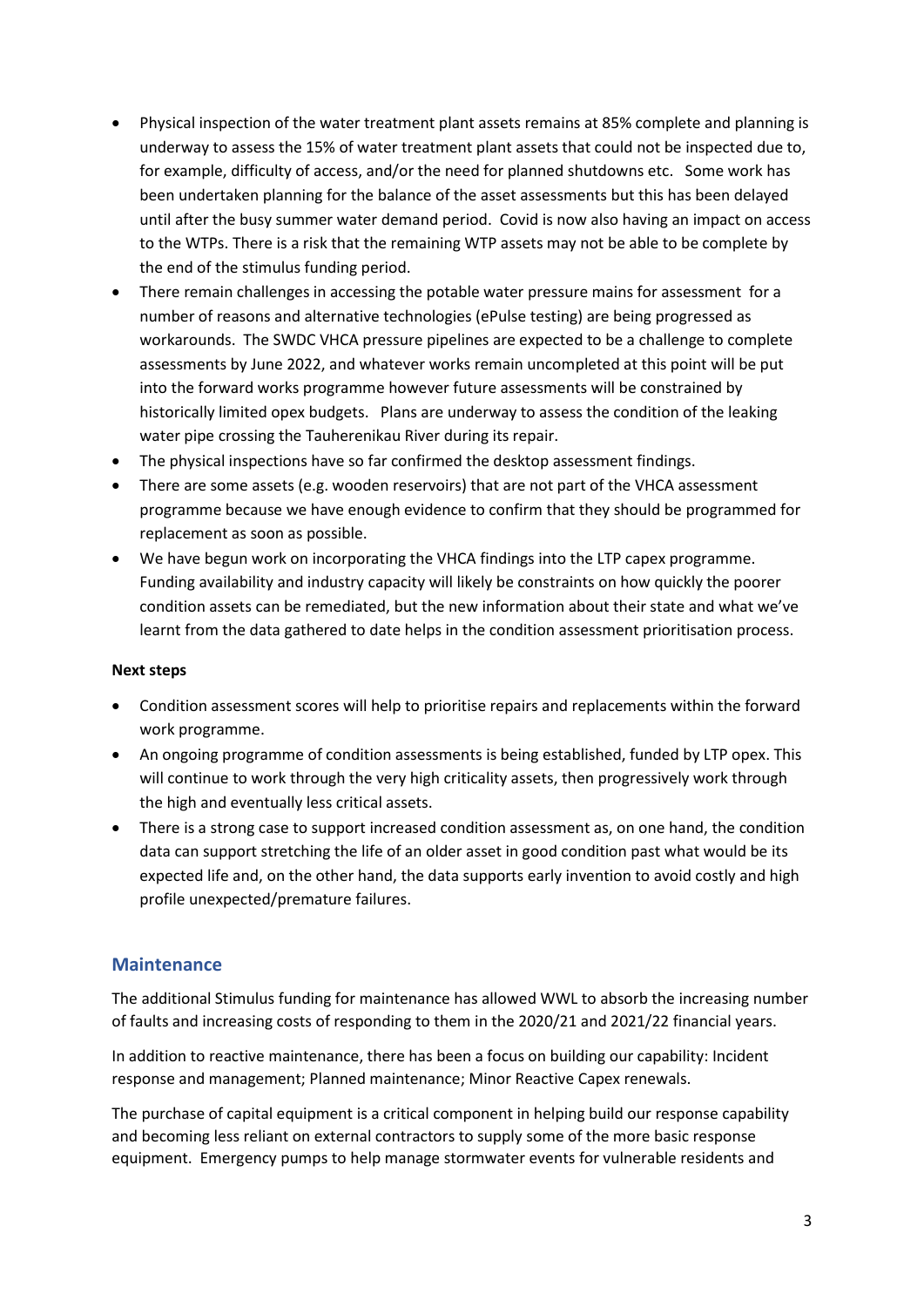flusher units for our prime daily activities in the drainage area are examples of where it is more responsive and cost effective to have our own gear.

In addition to equipment two full time positions were created in the customer planning group to ensure that the group's incident management and the longer residual post event capability was enhanced, while maintaining our ability to function in our normal daily activities and not drop the ball while the event management is in progress.

### **Business Improvement Programme**

The Business Improvement Programme aims to lift organisational capability in a number of areas. These include:

- Asset Management Stream: Improvements to WWL's asset management systems (people, processes, tools) to provide accurate, assured and timely data to enable better business decision-making. This includes development of the Wellington Water Asset Management Information system (Maximo) environment. Detailed design and functional workshops have outlined the key elements for the planning the platform configuration and build.
- Ready for Regulation & Risk/Assurance Stream: Addresses the immediate risks in the Water Treatment Plants regarding Processes, Standard Operating Procedures and an assurance framework for these, and sets up WWL to comply with requirements of Taumata Arowai, including development of source water risk management plans and management of backflow risks.
- Data & Digital Stream: The Data & Digital stream includes work on: Governance and Architecture, Enabling Processes & Practices, Core Capabilities and Skills & Competencies to address the critical risks in the Data and Digital domain. The top priority is to improve WWL's ability to repel and recover from cybersecurity attacks. Cyber vulnerability assessments have been completed and work is underway on the immediate actions required to reduce the chance of successful cyber attack. In the data and analytics space the focus is on ensuring quality data for decision-making, starting with addressing gaps in required data and ensuring core data management practices are in place.
- Carbon roadmap: We are looking to develop the set of investments needed to most effectively reduce the greenhouse gas emissions from the region's water services operations. This includes updating the emissions inventory we completed for the 2017/18.
- Digital strategy and vision: Data, analytics and digital technologies are expected to take an everincreasing role in the delivery of the water services and our three waters strategy. With this project we are developing over-arching principles and architecture to ensure we focus on the right elements and are integrating them in a consistent and enduring manner.

# **Leakage Management**

Through this workstream WWL has increased its capacity to identify and repair leaks, and is improving the process by which we do this. One of the aims of the work was to reduce minimum night flows compared month-by-month with the previous year – we have achieved this for some months but on the whole we continued to see this figure rise despite the additional investment and activity.

The **proactive leak detection and repair programme** is active in HCC, PCC, UHCC and WCC, with additional trucks and equipment purchased. Contractors are working on both proactive and reactive leak repairs with an increase in number of leaks across the region being observed. We have hired a Leak Detection Technical Advisor and a Customer Hub administrator.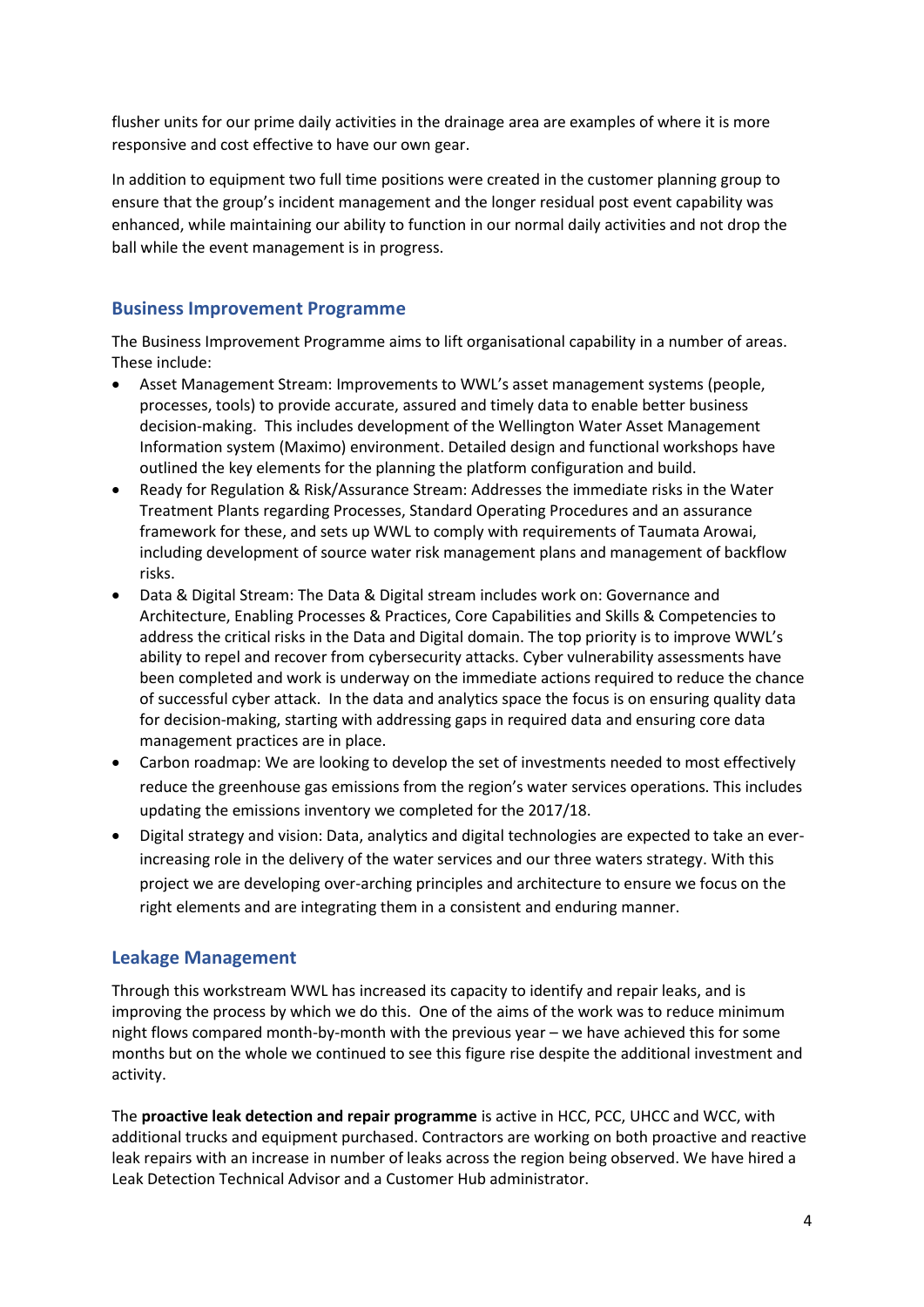**Drinking Water Leakage Detection and Repair Process:** Using information from (existing) District Area Meters and (new) Small Area Monitors to automate Minimum Night Flows trends in various DMAs, and to establish, develop and document our end-to-end leak detection and repair process in Upper Hutt (as a Pilot), in order to identify areas for future improvements.

**Greytown Household Smart Meters Trial:** Proof-of-concept for the use of smart household water meters to test new technology in relation to water consumption monitoring and leakage detection, as well as associated consumer behavioural change. Installation of meters and onboarding of customers is well underway. The trial has been extended so that we continue to receive data throughout 2022. Over half



of the smart meters have been installed and we see an increase in customer sign-ups for the online portal. The trial will officially start in March and last till the end of 2022.

# **Water Safety Priorities**

Priority initiatives were identified from Wellington Water's regional Water Safety Plan. Investments are focused on improving water safety and quality, mitigating risks of reservoir contamination, purchasing equipment to provide more effective water quality monitory and improvement, and are steps towards being able to meet anticipated water regulation requirements.

Projects that have a SWDC focus:

- Chlorine analyser for the Pirinoa WTP: work was completed in December and January to design and deliver a chlorine analyser.
- Reservoir cleaning: We have purchased a remote-operated cleaning drone and mobile clarifier, and it is in use. Significant savings of time, cost and water loss are already evident. It was used to help clean and restore to use the Boar Bush Reservoir after the flooding event in February.
- Internal audit: We have engaged an Internal Audit specialist to audit higher risk business processes and activities, and a Process Writing contractor to develop processes and procedures for higher risk operational business activities.

Other projects that have region-wide benefits:

- Reservoir roof repairs: These involve application of sealant to the roof which stops surface water from entering through cracks. Improvements in the water quality of the completed reservoirs is already apparent, and it extends their useable life.
- Chlorine dosing trailer: This will allow for targeted chlorination within the network creating a more rapid response to network failures where water quality is at risk and the process will require the use of less water, thereby reducing water demand on the network. The trailer design has been completed and the trailer is scheduled to be manufactured by March 2022.